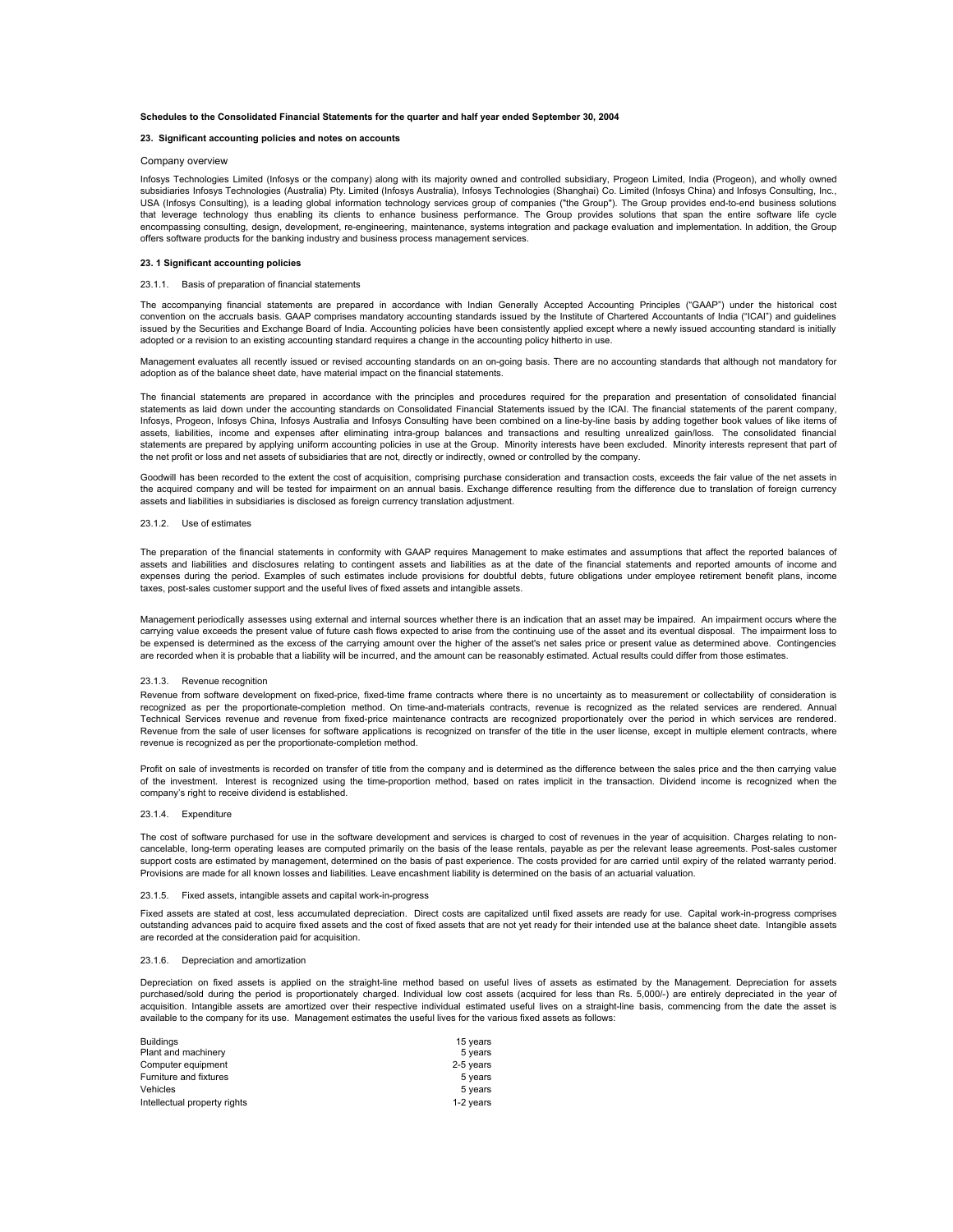## 23.1.7. Retirement benefits to employees

## 23.1.7.a. Gratuity

In accordance with the Payment of Gratuity Act, 1972, Infosys provides for gratuity, a defined benefit retirement plan (the "Gratuity Plan") covering eligible employees at the company and Progeon. The Gratuity Plan provides a lump sum payment to vested employees at retirement, death, incapacitation or termination of employment, of an amount based on the respective employee's salary and the tenure of employment.

Liabilities with regard to the Gratuity Plan are determined by actuarial valuation as at the balance sheet date and as per gratuity regulations for the company and Progeon respectively. The company fully contributes all ascertained liabilities to the Infosys Technologies Limited Employees' Gratuity Fund Trust (the "Trust"). Trustees administer contributions made to the Trust and contributions are invested in specific designated instruments, as permitted by law. Investments are also made in mutual funds that invest in the specific designated instruments.

### 23.1.7.b. Superannuation

Certain employees of Infosys are also participants of a defined contribution plan. The company makes monthly contributions under the superannuation plan (the "Plan") to the Infosys Technologies Limited Employees' Superannuation Fund Trust based on a specified percentage of each covered employee's salary. The company has no further obligations to the Plan beyond its monthly contributions. Certain employees of Progeon are also eligible for superannuation benefit. Progeon makes monthly provisions under the superannuation plan based on a specified percentage of each covered employee's salary. Progeon has no further obligations to the superannuation plan beyond its monthly provisions. Under the Plan, the aggregate contributions along with interest thereon are paid on the retirement, death, incapacitation or termination of an employee.

#### 23.1.7.c. Provident fund

Eligible employees receive benefits from a provident fund, which is a defined contribution plan. Both the employee and the company make monthly contributions to the provident fund plan equal to a specified percentage of the covered employee's salary. The company contributes a part of the contributions to the Infosys Technologies Limited Employees' Provident Fund Trust. The remainders of the contributions are made to government administered provident fund. The company has no further obligations under the provident fund plan beyond its monthly contributions.

In respect of Progeon, eligible employees receive benefits from a provident fund, which is a defined contribution plan. Both the employee and Progeon make monthly contributions to this provident fund plan equal to a specified percentage of the covered employee's salary. Amounts collected under the provident fund plan are deposited in a government administered provident fund. Progeon has no further obligations under the provident fund plan beyond its monthly contributions.

The aggregate contributions along with interest thereon are paid on the retirement, death, incapacitation or termination of an employee.

### 23.1.8. Research and development

Revenue expenditure incurred on research and development is expensed as incurred. Capital expenditure incurred on research and development is depreciated over the estimated useful lives of the related assets.

## 23.1.9. Foreign currency transactions

Revenue from overseas clients and collections deposited in foreign currency bank accounts are recorded at the exchange rate as of the date of the respective transactions. Expenditure in foreign currency is accounted at the exchange rate prevalent when such expenditure is incurred. Disbursements made out of foreign currency bank accounts are reported at a rate that approximates the actual monthly average rate. Exchange differences are recorded when the amount actually received on sales or actually paid when expenditure is incurred is converted into Indian Rupees. The exchange differences arising on foreign currency transactions are recognized as income or expense in the period in which they arise.

Fixed assets purchased at overseas offices are recorded at cost, based on the exchange rate as of the date of purchase. The charge for depreciation is determined as per the Group's accounting policy.

Monetary current assets and monetary current liabilities denominated in foreign currency are translated at the exchange rate prevalent at the date of the balance sheet. The resulting difference is also recorded in the profit and loss account.

#### 23.1.10. Forward contracts in foreign currencies

The Group uses forward exchange contracts to hedge its exposure to movements in foreign exchange rates. The use of these forward exchange contracts reduces the risk or cost to the group and the group does not use the forward exchange contracts for trading or speculation purposes.

The Group records the gain or loss on effective hedges in the foreign currency fluctuation reserve until the transactions are complete. On completion the gain or loss is transferred to the profit and loss account of that period. To designate a forward contract as an effective hedge, Management objectively evaluates and evidences with appropriate supporting documents at the inception of each contract whether the contract is effective in achieving offsetting cash flows attributable to the hedged risk. In the absence of an effective hedge, a gain or loss is recognized in the profit and loss account.

### 23.1.11. Income tax

Income taxes are computed using the tax effect accounting method, where taxes are accrued in the same period the related revenue and expenses arise. A provision is made for income tax annually based on the tax liability computed after considering tax allowances and exemptions. Provisions are recorded when it is estimated that a liability due to disallowances or other matters is probable.

The differences that result between the profit offered for income taxes and the profit as per the financial statements are identified and thereafter a deferred tax asset or deferred tax liability is recorded for timing differences, namely the differences that originate in one accounting period and reverse in another, based on the tax effect of the aggregate amount being considered. The tax effect is calculated on the accumulated timing differences at the end of an accounting period based on prevailing enacted or substantially enacted regulations. Deferred tax assets are recognized only if there is reasonable certainty that they will be realized and are reviewed for the appropriateness of their respective carrying values at each balance sheet date. The income tax provision for the interim period is made based on the best estimate of the annual average tax rate expected to be applicable for the full fiscal year.

#### 23.1.12. Earnings per share

In determining earnings per share, the Group considers the net profit after tax and includes the post-tax effect of any extra-ordinary item. The number of shares used in computing basic earnings per share is the weighted average number of shares outstanding during the period. The number of shares used in computing diluted earnings per share comprises the weighted average shares considered for deriving basic earnings per share, and also the weighted average number of equity shares that could have been issued on the conversion of all dilutive potential equity shares. The diluted potential equity shares are adjusted for the proceeds receivable had the shares been actually issued at fair value (i.e. the average market value of the outstanding shares). Dilutive potential equity shares are deemed converted as of the<br>beginning of the period, unless issued at a later dat issued effected prior to the approval of the financial statements by the Board of Directors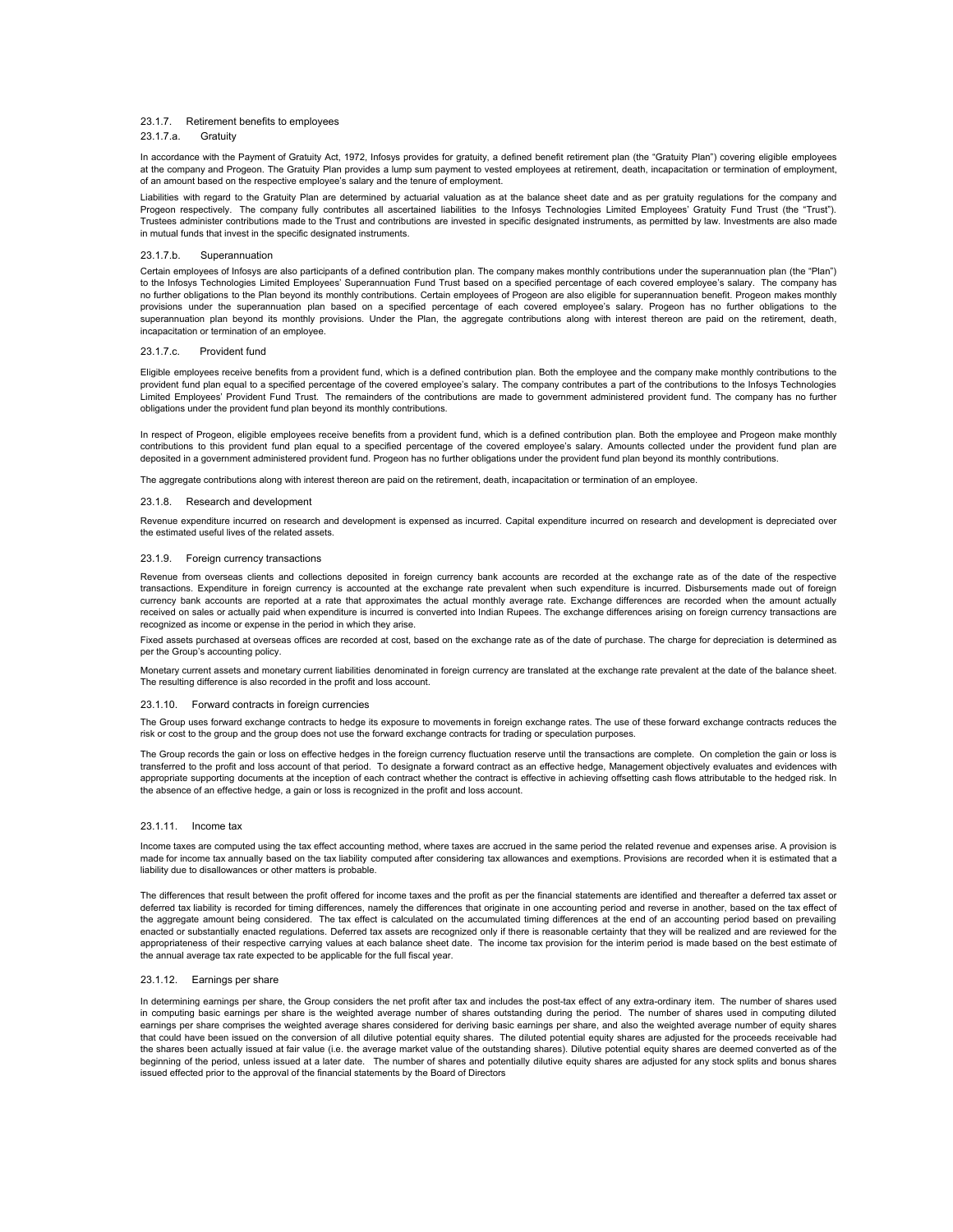## 23.1.13. Investments

Trade investments are the investments made to enhance the Group's business interests. Investments are either classified as current or long-term based on Management's intention at the time of purchase. Current investments are carried at the lower of cost and fair value. Cost for overseas investments comprises the Indian Rupee value of the consideration paid for the investment. Long-term investments are carried at cost and provisions recorded to recognize any decline, other than temporary, in the carrying value of each investment.

## 23.1.14 Cash flow statement

Cash flows are reported using the indirect method, whereby net profit before tax is adjusted for the effects of transactions of a non-cash nature and any deferrals or accruals of past or future cash receipts or payments. The cash flows from regular revenue generating, investing and financing activities of the Group are segregated. Cash flows in foreign currencies are accounted at average monthly exchange rates that approximate the actual rates of exchange prevailing at the dates of the transactions.

## 23.2 Change in accounting policy

Accounting standard 11, "The effect of changes in foreign exchange rates", was revised by the ICAI with effect from April 1, 2004 and prescribes accounting for forward exchange contracts based on whether these are entered into for hedging purposes or for trading /speculation purposes. Further, it has been recently clarified that the revised standard does not cover forward exchange contracts entered in to hedge the foreign currency risk of a firm commitment or a highly probable forecast transaction. Upto March 31, 2004, such segregation was not required and the difference between the forward rate and the exchange rate on the date of the transaction was recognized as income or expense over the life of the contract.

The Group has adopted the revised accounting standard effective April 1, 2004 to the extent applicable in respect of outstanding forward exchange contracts. The forward exchange contracts constitute hedges from an economic perspective, and the Group has decided to account for these forward exchange contracts based on their designation as 'effective hedges' or 'not effective'. To designate a forward contract as an effective hedge, management objectively evaluates and evidences with appropriate supporting documentation at the inception of each forward contract, whether these forward contracts are effective in achieving offsetting cash flows attributable to the hedged risk or not. The gain or loss on effective hedges is recorded in the foreign currency fluctuation reserve until the hedged transactions occur and are then recognized in the profit and loss account. In the absence of an effective hedge, the gain or loss is recognized in the profit and loss account.

Gains and losses on forward exchange contracts are computed by multiplying the foreign currency amount of the forward exchange contract by the difference between the forward rate available at the reporting date for the remaining maturity of the contract and the contracted forward rate (or the forward rate last used to measure a gain or loss on that contract for an earlier period). The group also assesses on an ongoing basis at the end of each reporting period whether designated hedges are effective and prospectively reclassifies the hedge as necessary.

Consequent to the change in accounting policy, the profits for the quarter and half year ended September 30, 2004 are higher by Rs. 9.96 crore and lower by Rs. 24.91 crore respectively.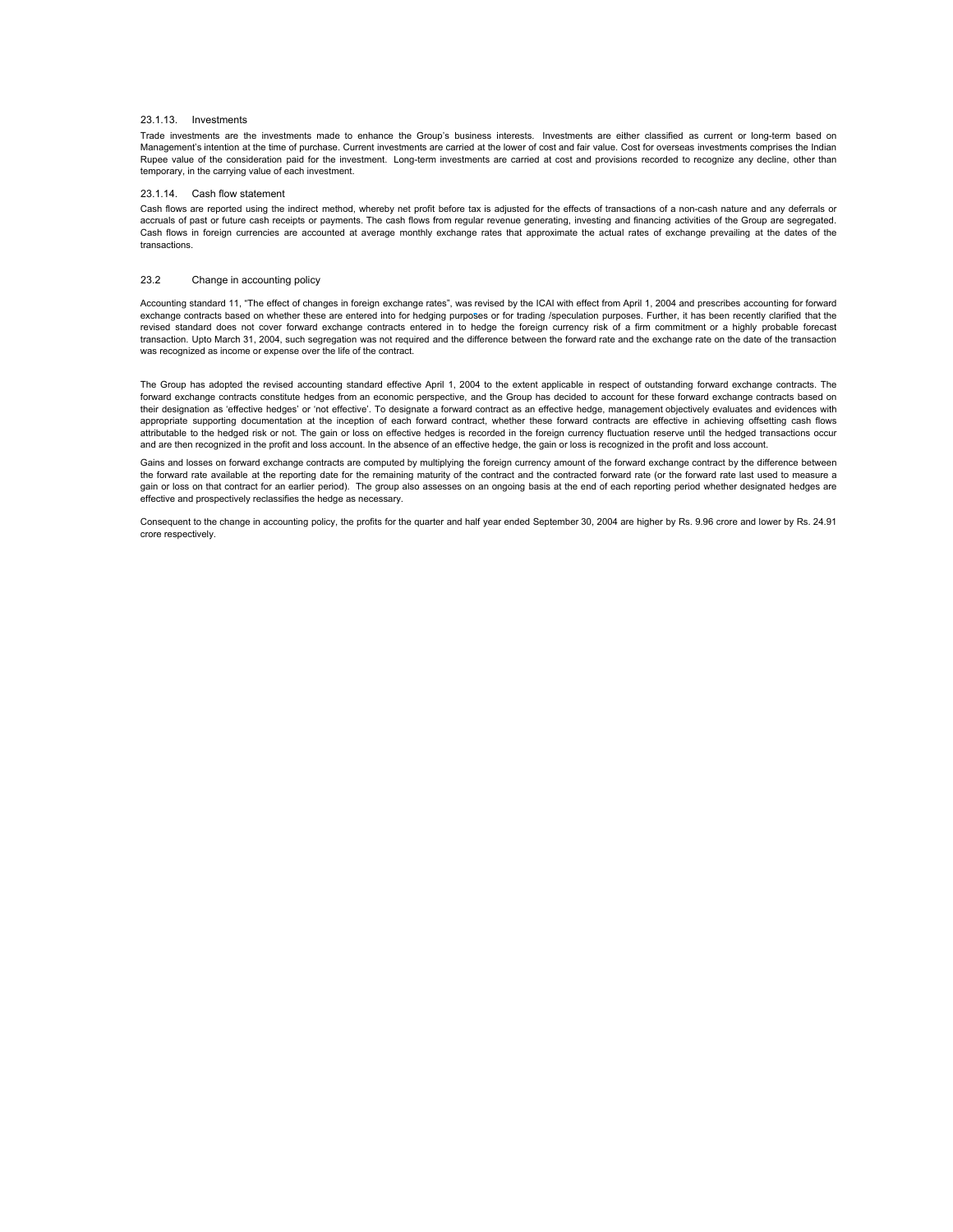#### 23.3 Notes on accounts

All amounts in the financial statements are presented in Rupees crore, except for per share data and as otherwise stated. All exact amounts are stated with the<br>suffix "/-". One crore equals 10 million.

The previous period's / year's figures have been regrouped / reclassified, wherever necessary to conform to the current period's presentation.

#### 23.3.1 Aggregate expenses

The following are the aggregate amounts incurred on certain specific expenses:

|                                                        | Quarter ended |        | Half year ended |          | Year ended |
|--------------------------------------------------------|---------------|--------|-----------------|----------|------------|
|                                                        | September 30  |        | September 30,   |          | March 31,  |
|                                                        | 2004          | 2003   | 2004            | 2003     | 2004       |
| Salaries and bonus including overseas staff expenses   | 836.84        | 555.72 | 1,580.62        | 1,082.10 | 2,377.97   |
| Contribution to provident and other funds              | 22.09         | 15.41  | 40.52           | 27.99    | 58.47      |
| Staff welfare                                          | 4.88          | 3.13   | 8.80            | 6.43     | 14.52      |
| Overseas travel expenses                               | 82.15         | 55.74  | 161.32          | 109.96   | 223.64     |
| Consumables                                            | 5.13          | 2.08   | 8.60            | 3.87     | 10.29      |
| Cost of software packages                              |               |        |                 |          |            |
| for own use                                            | 28.23         | 21.89  | 50.69           | 35.50    | 66.91      |
| for service delivery to clients                        | 6.11          | 2.48   | 9.65            | 12.34    | 16.12      |
| Computer maintenance                                   | 4.83          | 3.23   | 8.02            | 5.60     | 12.30      |
| Communication expenses                                 | 13.81         | 9.98   | 26.51           | 19.48    | 42.58      |
| Cost of technical sub-contractors                      | 24.54         | 8.27   | 38.81           | 35.42    | 65.78      |
| Provision for post-sales client support and warranties | 11.58         | (0.32) | 18.79           | (0.15)   | 0.30       |
| Traveling and conveyance                               | 17.34         | 5.99   | 28.90           | 11.00    | 28.45      |
| Rent                                                   | 11.15         | 9.08   | 20.27           | 19.14    | 39.14      |
| Telephone charges                                      | 14.37         | 8.83   | 25.74           | 17.25    | 35.41      |
| Professional charges                                   | 24.20         | 10.83  | 39.91           | 19.50    | 42.40      |
| Printing and stationery                                | 3.20          | 1.35   | 5.41            | 3.99     | 7.16       |
| Advertisements                                         | 3.23          | 0.48   | 5.54            | 1.60     | 6.15       |
| Office maintenance                                     | 10.98         | 6.50   | 19.77           | 12.83    | 30.20      |
| Repairs to building                                    | 2.68          | 1.49   | 4.01            | 3.39     | 10.52      |
| Repairs to plant and machinery                         | 1.54          | 1.51   | 3.11            | 2.60     | 4.85       |
| Power and fuel                                         | 10.46         | 7.56   | 20.08           | 15.00    | 30.18      |
| Recruitment and training                               | 0.28          | 0.09   | 0.85            | 0.13     | 1.21       |
| <b>Brand building</b>                                  | 12.67         | 9.41   | 18.44           | 15.15    | 34.23      |
| Insurance charges                                      | 7.77          | 6.27   | 15.55           | 11.57    | 24.78      |
| Rates and taxes                                        | 2.38          | 1.01   | 4.98            | 2.24     | 5.70       |
| Commission charges                                     | 6.73          | 0.64   | 8.49            | 2.91     | 7.27       |
| Donations                                              | 4.83          | 3.51   | 9.05            | 7.02     | 14.29      |
| Auditor's remuneration                                 |               |        |                 |          |            |
| statutory audit fees                                   | 0.22          | 0.10   | 0.42            | 0.18     | 0.63       |
| certification charges                                  |               | ä,     |                 | ×.       | 0.10       |
| others                                                 |               | ä,     |                 | ×.       | 0.06       |
| out-of-pocket expenses                                 | 0.01          | 0.01   | 0.01            | 0.01     | 0.02       |
| Provision for bad and doubtful debts                   | 5.26          | 10.73  | 11.58           | 14.02    | 15.99      |
| Provision for doubtful loans and advances              | 0.09          | 0.12   | 0.11            | 0.13     | 0.14       |
| Bank charges and commission                            | 0.36          | 0.19   | 0.62            | 0.41     | 0.75       |
| Commission to non-whole time directors                 | 0.39          | 0.39   | 0.78            | 0.78     | 1.49       |
| Postage and courier                                    | 1.45          | 0.71   | 2.92            | 1.95     | 3.98       |
| Books and periodicals                                  | 0.70          | 0.35   | 1.28            | 0.58     | 1.51       |
| Research grants                                        | 0.09          | 0.12   | 0.19            | 0.18     | 0.54       |
| Freight charges                                        | 0.14          | 0.15   | 0.37            | 0.30     | 0.84       |
| Professional membership and seminar participation fees | 1.43          | 0.66   | 3.03            | 1.36     | 3.71       |
| Marketing expenses                                     | 0.27          | 1.83   | 6.57            | 2.69     | 6.45       |
| Sales promotion expenses                               | 0.34          | 0.09   | 0.58            | 0.20     | 0.72       |
| Miscellaneous expenses                                 | 3.55          | 2.73   | 5.50            | 7.91     | 11.01      |
|                                                        | 1,188.30      | 770.34 | 2,216.39        | 1,514.56 | 3,258.76   |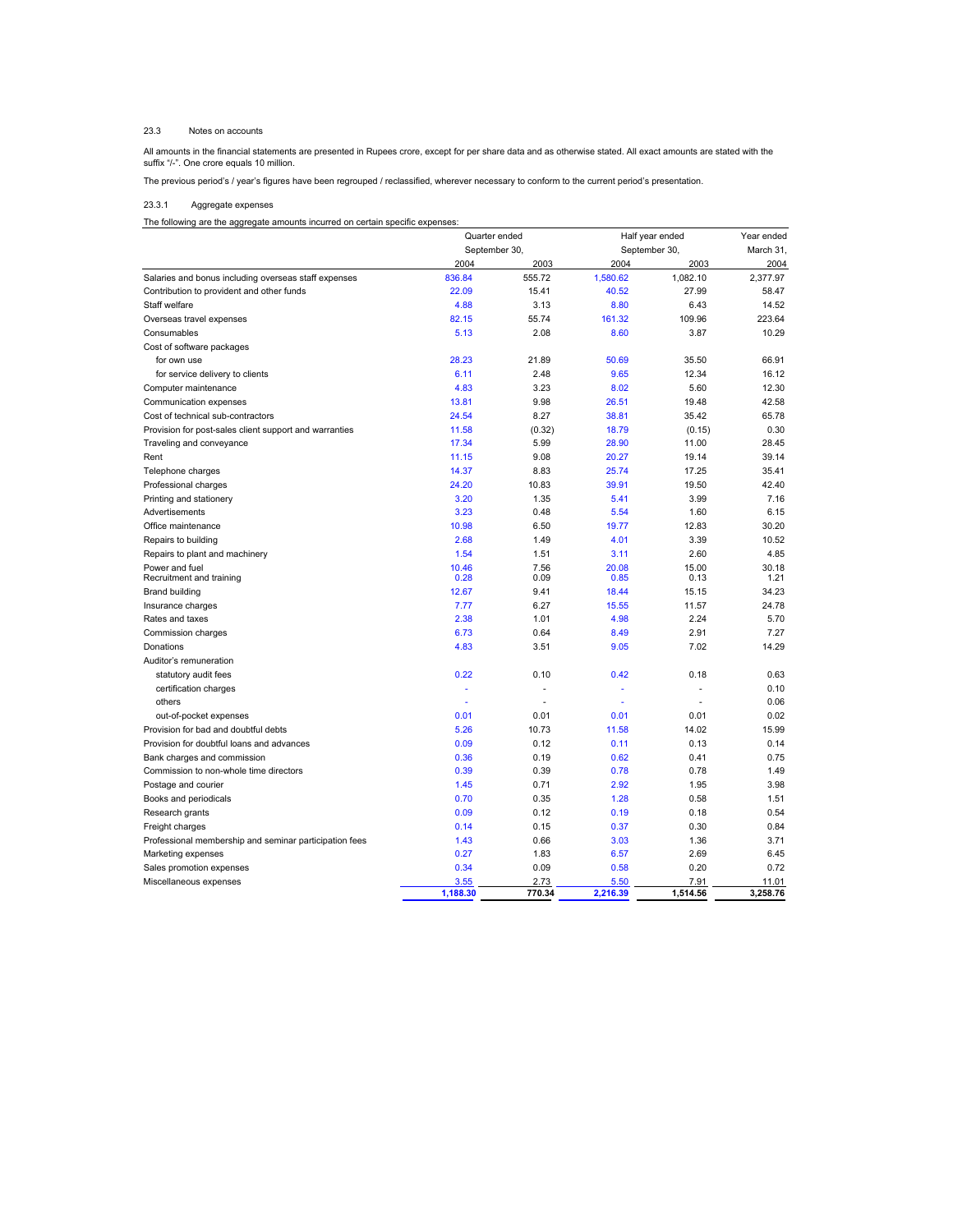#### 23.3.2. Capital commitments and contingent liabilities

|                                                                                                                                          | As at                                   |                                  |                                  |  |  |
|------------------------------------------------------------------------------------------------------------------------------------------|-----------------------------------------|----------------------------------|----------------------------------|--|--|
|                                                                                                                                          | September 30, 2004                      | September 30, 2003               | March 31, 2004                   |  |  |
| Estimated amount of unexecuted capital contracts                                                                                         |                                         |                                  |                                  |  |  |
| (net of advances and deposits)                                                                                                           | 262.79                                  | 97.06                            | 200.92                           |  |  |
| Outstanding quarantees and counter quarantees to various banks, in<br>respect of the quarantees given by those banks in favor of various |                                         |                                  |                                  |  |  |
| government authorities and others                                                                                                        | 13.43                                   | 8.30                             | 11.58                            |  |  |
| Claims against the company, not acknowledged as debts                                                                                    | 4.53                                    | 4.51                             | 4.53                             |  |  |
| Forward contracts outstanding<br>In US\$<br>(Equivalent approximate in Rs. crore)                                                        | <b>US\$ 188,000,000</b><br>(Rs. 849.25) | US\$ 150,250,000<br>(Rs. 699.12) | US\$ 149,000,000<br>(Rs. 671.14) |  |  |
| Unamortized income                                                                                                                       |                                         | 3.21                             | 3.15                             |  |  |

In the year ended March 31, 2004, Ms. Jennifer Griffith, a former employee, filed a lawsuit against the company and its former director, Mr. Phaneesh Murthy. The lawsuit was served on the company during the quarter ended December 31, 2003. The trial of the lawsuit is scheduled shortly. Based on its present knowledge of facts, management estimates that the lawsuit will not have material impact on the result of operation or financial position of the company.

#### 23.3.3. Obligations on long-term, non-cancelable operating leases

The lease rentals charged during the period and maximum obligations on long-term non-cancelable operating leases payable as per the rentals stated in the respective agreements are as follows:

|                                                 | Quarter ended<br>September 30, |      | Half year ended<br>September 30, |       | Year ended<br>March 31, |
|-------------------------------------------------|--------------------------------|------|----------------------------------|-------|-------------------------|
|                                                 | 2004                           | 2003 | 2004                             | 2003  | 2004                    |
| Lease rentals recognized during the period/year | 9.76                           | 9.07 | 18.65                            | 19.13 | 39.14                   |
| Lease obligations                               | September 30, 2004             |      | As at<br>September 30, 2003      |       | March 31, 2004          |
| Within one year of the balance sheet date       | 30.16                          |      | 27.49                            |       | 27.00                   |
| Due in a period between one year and five years | 65.20                          |      | 59.16                            |       | 61.42                   |
| Due after five years                            | 4.06                           |      | 7.39                             |       | 4.82                    |
|                                                 | 99.42                          |      | 94.04                            |       | 93.24                   |

The operating lease arrangements extend for a maximum of ten years from their respective dates of inception and relates to rented overseas premises and car rentals.

23.3.4. Related party transactions

During the quarter and half year ended September 30, 2004, an amount of Rs. 4.00 and Rs. 8.00 has been donated to Infosys Foundation, a not-for-profit trust, in which certain directors of the company are trustees. Donation to the foundation for the quarter and half year ended September 30, 2003 and year ended March 31, 2004 were Rs. 3.50, Rs. 7.00 and Rs. 12.00 respectively.

| Details of the transactions with the companies in which certain directors of the company are also director:- |             |
|--------------------------------------------------------------------------------------------------------------|-------------|
| <b>Dortioulore</b>                                                                                           | Oughbroaded |

| Particulars                                            | Quarter ended<br>September 30. |                          |      | Half year ended<br>September 30. |      |
|--------------------------------------------------------|--------------------------------|--------------------------|------|----------------------------------|------|
|                                                        | 2004                           | 2003                     | 2004 | 2003                             | 2004 |
| <b>Purchase of services</b><br>SupplyChainge Inc., USA | -                              | $\overline{\phantom{a}}$ |      | 0.71                             | 0.71 |
| Sale of services<br>ICICI Bank Limited, India          | 0.52                           | 3.61                     | 1.80 | 4.50                             | 6.54 |

The company has an alliance with Supplychainge Inc., USA to jointly market and deliver lead-time optimization solutions. Prof. Marti G. Subrahmanyam, an external director of the company, is also a director on the board of ICICI Bank Limited, India and SupplyChainge Inc., USA.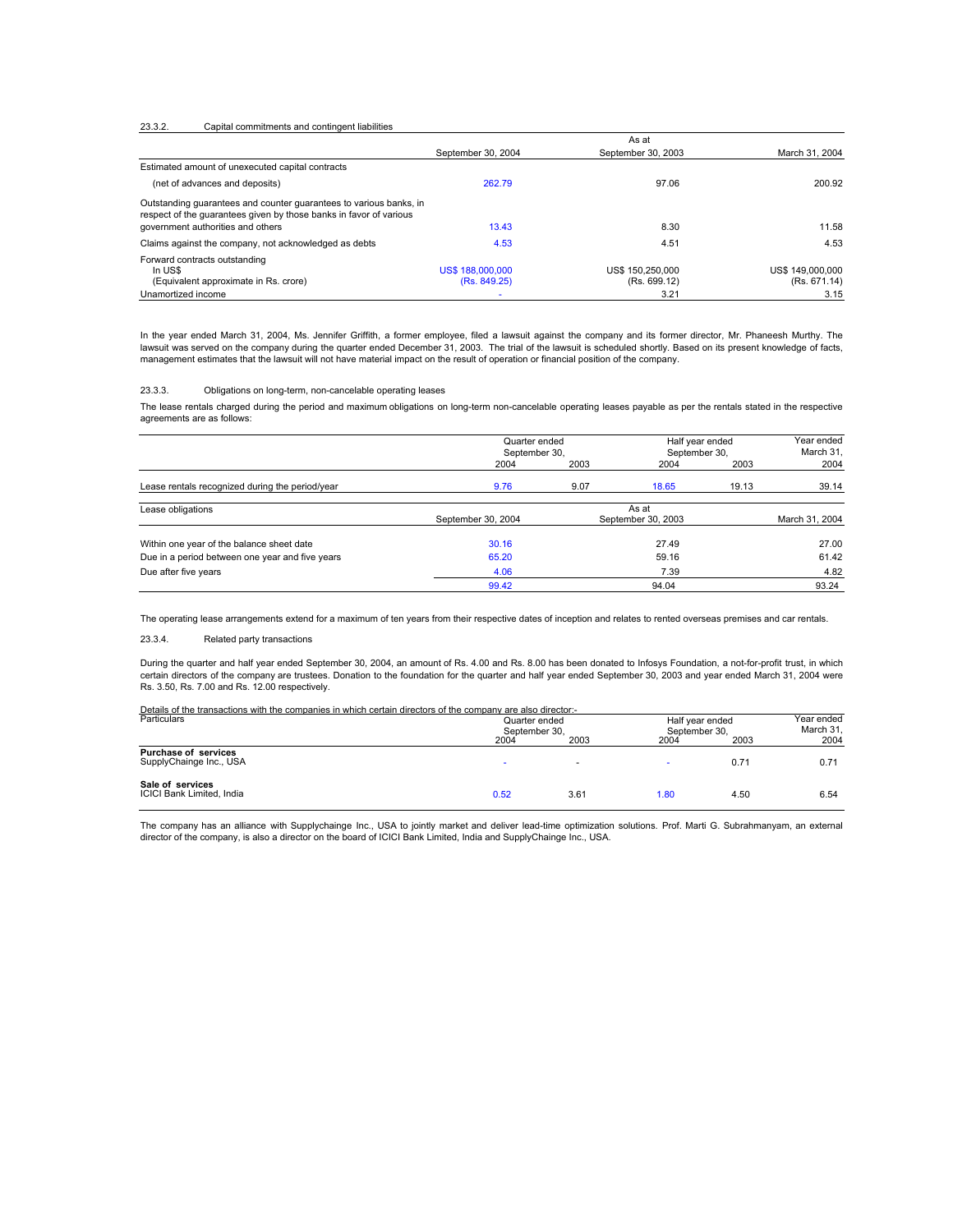# 23.3.5. Transactions with key management personnel

# Key management personnel comprise our directors and statutory officers.

Particulars of remuneration and other benefits provided to key management personnel during the quarter and half year ended September 30,<br>2004 and 2003 and the year ended March 31, 2004 are set out below.

| Name                                                     | Salary       | <b>Contributions</b><br>to provident and<br>other funds | Perquisites<br>and incentives | Total<br>Remuneration |
|----------------------------------------------------------|--------------|---------------------------------------------------------|-------------------------------|-----------------------|
| <b>Chairman and Chief Mentor</b>                         |              |                                                         |                               |                       |
| N R Narayana Murthy                                      | 0.03         | 0.01                                                    | 0.03                          | 0.07                  |
|                                                          | 0.02         | 0.01                                                    | 0.01                          | 0.04                  |
|                                                          | 0.06         | 0.02                                                    | 0.07                          | 0.15                  |
|                                                          | 0.04         | 0.02                                                    | 0.04                          | 0.10                  |
|                                                          | 0.08         | 0.04                                                    | 0.10                          | 0.22                  |
| Chief Executive Officer, President and Managing Director |              |                                                         |                               |                       |
| Nandan M Nilekani                                        | 0.03         | 0.01                                                    | 0.03                          | 0.07                  |
|                                                          | 0.02         | 0.01                                                    | 0.01                          | 0.04                  |
|                                                          | 0.06         | 0.02                                                    | 0.07                          | 0.15                  |
|                                                          | 0.05         | 0.02                                                    | 0.05                          | 0.12                  |
|                                                          | 0.09         | 0.04                                                    | 0.10                          | 0.23                  |
| Chief Operating Officer and Deputy Managing Director     |              |                                                         |                               |                       |
| S Gopalakrishnan                                         | 0.03         | 0.02                                                    | 0.02                          | 0.07                  |
|                                                          | 0.02         | 0.01                                                    | 0.01                          | 0.04                  |
|                                                          | 0.06         | 0.03                                                    | 0.06                          | 0.15                  |
|                                                          | 0.04         | 0.02                                                    | 0.05                          | 0.11                  |
|                                                          | 0.08         | 0.04                                                    | 0.10                          | 0.22                  |
| <b>Whole-time Directors</b>                              |              |                                                         |                               |                       |
| K Dinesh                                                 | 0.03         | 0.01                                                    | 0.02                          | 0.06                  |
|                                                          | 0.03         | 0.01                                                    | 0.01                          | 0.05                  |
|                                                          | 0.06         | 0.02                                                    | 0.06                          | 0.14                  |
|                                                          | 0.05         | 0.02                                                    | 0.05                          | 0.12                  |
|                                                          | 0.09         | 0.04                                                    | 0.10                          | 0.23                  |
|                                                          |              |                                                         |                               |                       |
| S D Shibulal                                             | 0.22<br>0.28 |                                                         | ٠<br>ä,                       | 0.22<br>0.28          |
|                                                          | 0.41         |                                                         | 0.11                          | 0.52                  |
|                                                          | 0.44         | ÷,                                                      | 0.12                          | 0.56                  |
|                                                          | 0.76         | $\overline{\phantom{a}}$                                | 0.23                          | 0.99                  |
|                                                          |              |                                                         |                               |                       |
| T V Mohandas Pai<br><b>Chief Financial Officer</b>       | 0.05<br>0.03 | 0.01<br>0.01                                            | 0.05<br>0.02                  | 0.11<br>0.06          |
|                                                          | 0.09         | 0.03                                                    | 0.14                          | 0.26                  |
|                                                          | 0.05         | 0.02                                                    | 0.05                          | 0.12                  |
|                                                          | 0.11         | 0.04                                                    | 0.16                          | 0.31                  |
| Srinath Batni                                            | 0.04         | 0.01                                                    | 0.04                          | 0.09                  |
|                                                          | 0.03         | 0.01                                                    | 0.02                          | 0.06                  |
|                                                          | 0.08<br>0.05 | 0.03<br>0.02                                            | 0.12<br>0.04                  | 0.23<br>0.11          |
|                                                          | 0.10         | 0.04                                                    | 0.13                          | 0.27                  |
|                                                          |              |                                                         |                               |                       |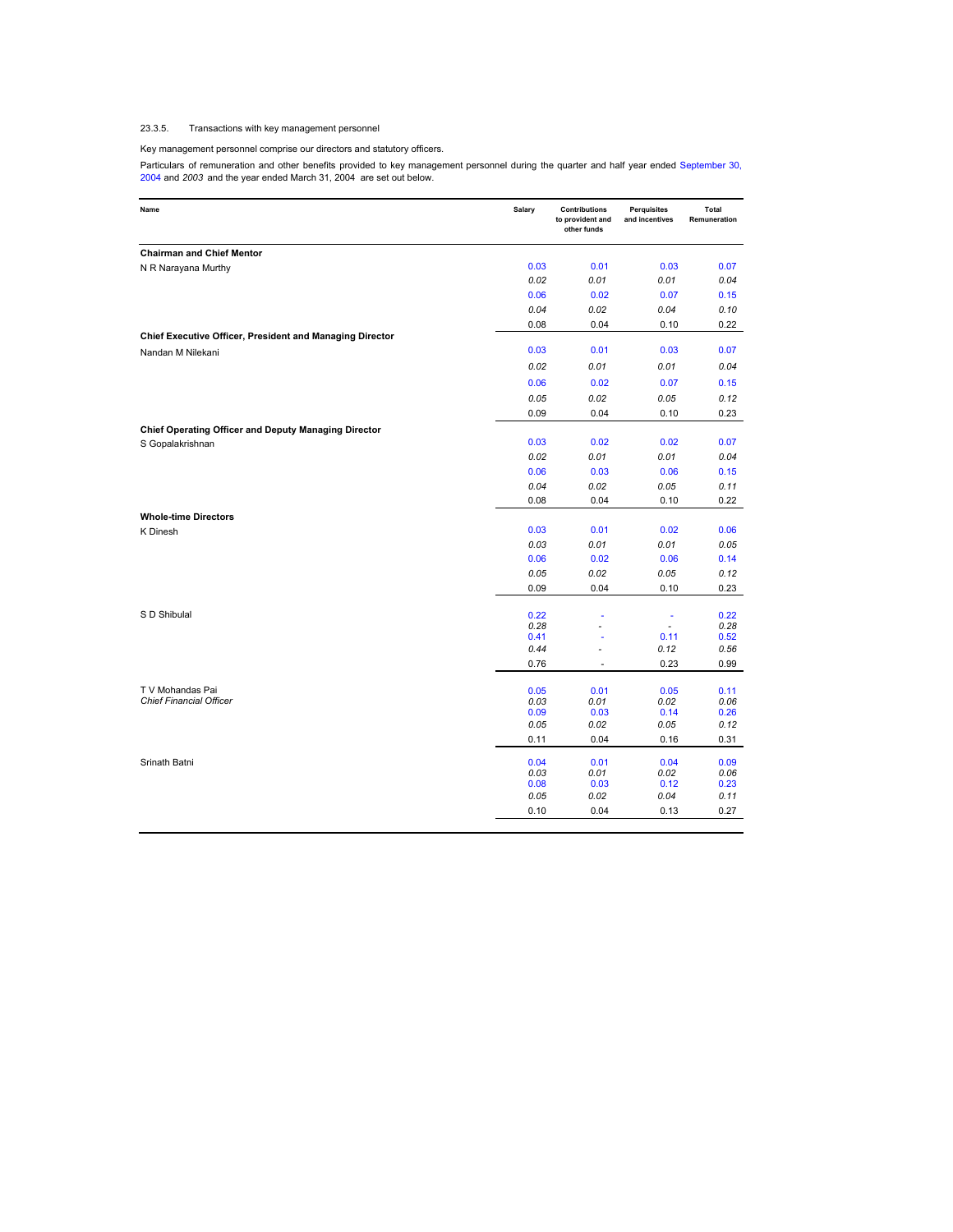| Name                     | Commission | <b>Sitting fees</b>      | Reimbursement of<br>expenses | Total<br>remuneration    |
|--------------------------|------------|--------------------------|------------------------------|--------------------------|
|                          |            |                          |                              |                          |
| Non-Whole time Directors |            |                          |                              |                          |
| Deepak M Satwalekar      | 0.04       |                          | ٠                            | 0.04                     |
|                          | 0.05       | ÷,                       | 0.01                         | 0.06                     |
|                          | 0.09       | š                        | 0.01<br>0.01                 | 0.10                     |
|                          | 0.09       | 0.01                     |                              | 0.11                     |
|                          | 0.21       | 0.01                     | 0.01                         | 0.23                     |
| Marti G Subrahmanyam     | 0.05       | ä,                       | 0.01                         | 0.06                     |
|                          | 0.04       |                          | 0.02                         | 0.06                     |
|                          | 0.10       |                          | 0.04                         | 0.14                     |
|                          | 0.09       | ä,                       | 0.03                         | 0.12                     |
|                          | 0.19       | ä,                       | 0.07                         | 0.26                     |
|                          |            |                          |                              |                          |
| Philip Yeo               | 0.05       |                          |                              | 0.05                     |
|                          | 0.04       |                          | $\blacksquare$               | 0.04                     |
|                          | 0.10       | ä,                       | ÷                            | 0.10                     |
|                          | 0.07       | -                        | $\blacksquare$               | 0.07                     |
|                          | 0.15       | ÷                        | 0.01                         | 0.16                     |
| Jitendra Vir Singh       |            | ä,                       |                              |                          |
|                          | ÷,         |                          |                              |                          |
|                          |            |                          |                              |                          |
|                          |            |                          | $\overline{\phantom{a}}$     | $\overline{\phantom{a}}$ |
|                          | 0.08       | ÷,                       | ä,                           | 0.08                     |
|                          |            |                          |                              |                          |
| Omkar Goswami            | 0.05       | ä                        | ÷                            | 0.05                     |
|                          | 0.04       | 0.01                     | ÷,                           | 0.05                     |
|                          | 0.10       | ä,                       | 0.01                         | 0.11                     |
|                          | 0.08       | 0.01                     | 0.01                         | 0.10                     |
|                          | 0.18       | 0.01                     | 0.01                         | 0.20                     |
| Larry Pressler           | 0.05       | ä,                       | ×                            | 0.05                     |
|                          | 0.03       | L.                       | ä,                           | 0.03                     |
|                          | 0.10       |                          | ÷                            | 0.10                     |
|                          | 0.07       | $\overline{a}$           | ÷,                           | 0.07                     |
|                          | 0.16       | ÷,                       | 0.01                         | 0.17                     |
|                          |            |                          |                              |                          |
| Rama Bijapurkar          | 0.05       | ä,                       | ÷                            | 0.05                     |
|                          | 0.04       | $\blacksquare$           | $\blacksquare$               | 0.04                     |
|                          | 0.09       | 0.01                     |                              | 0.10                     |
|                          | 0.08       | $\overline{\phantom{a}}$ | 0.01                         | 0.09                     |
|                          | 0.19       | 0.01                     | 0.01                         | 0.21                     |
| Claude Smadja            | 0.05       | 0.01                     | 0.05                         | 0.11                     |
|                          | 0.03       | $\overline{\phantom{a}}$ | 0.03                         | 0.06                     |
|                          | 0.10       | 0.01                     | 0.07                         | 0.18                     |
|                          | 0.06       | ÷,                       | 0.06                         | 0.12                     |
|                          | 0.15       | ÷,                       | 0.09                         | 0.24                     |
|                          |            |                          |                              |                          |
| Sridar A Iyengar         | 0.05       | ä,                       | ä,                           | 0.05                     |
|                          | 0.04       |                          | 0.02                         | 0.06                     |
|                          | 0.10       |                          | 0.04                         | 0.14                     |
|                          | 0.08       | ä,                       | 0.07                         | 0.15                     |
|                          | 0.18       | 0.01                     | 0.13                         | 0.32                     |

Other Senior Management Personnel

Particulars of remuneration and other benefits provided to other key management personnel during the quarter and half year ended September<br>30, 2004 and *2003* and the year ended March 31, 2004 are set out below.

| Name              | Salarv | Contributions to<br>provident and<br>other funds | Perquisites<br>and incentives | Total<br>remuneration | Total loans<br>granted   | Outstanding<br>loans and<br>advances |
|-------------------|--------|--------------------------------------------------|-------------------------------|-----------------------|--------------------------|--------------------------------------|
| V Balakrishnan,   | 0.03   | 0.01                                             | 0.07                          | 0.11                  | 0.04                     | 0.04                                 |
| Company Secretary | 0.03   | 0.01                                             | 0.04                          | 0.08                  | $\overline{\phantom{a}}$ | -                                    |
|                   | 0.06   | 0.02                                             | 0.18                          | 0.26                  | 0.04                     | 0.04                                 |
|                   | 0.06   | 0.02                                             | 0.10                          | 0.18                  | $\overline{\phantom{0}}$ |                                      |
|                   | 0.12   | 0.04                                             | 0.22                          | 0.38                  | $\overline{\phantom{0}}$ | -                                    |

In addition, the details of the options granted to non-whole time directors and other senior officers during the quarter and half year ended September 30, 2004 and 2003 and year ended March 31, 2004 are as follows:

| Name                           | Date of Grant  | Option plan | Number of<br>options<br>granted | Exercise price Expiration of<br>(in Rs.) | options       |
|--------------------------------|----------------|-------------|---------------------------------|------------------------------------------|---------------|
| <b>Non-Wholetime Directors</b> |                |             |                                 |                                          |               |
| Sridar A Iyengar               | April 10, 2003 | 1999        | 8.000                           | 762.44                                   | April 9, 2013 |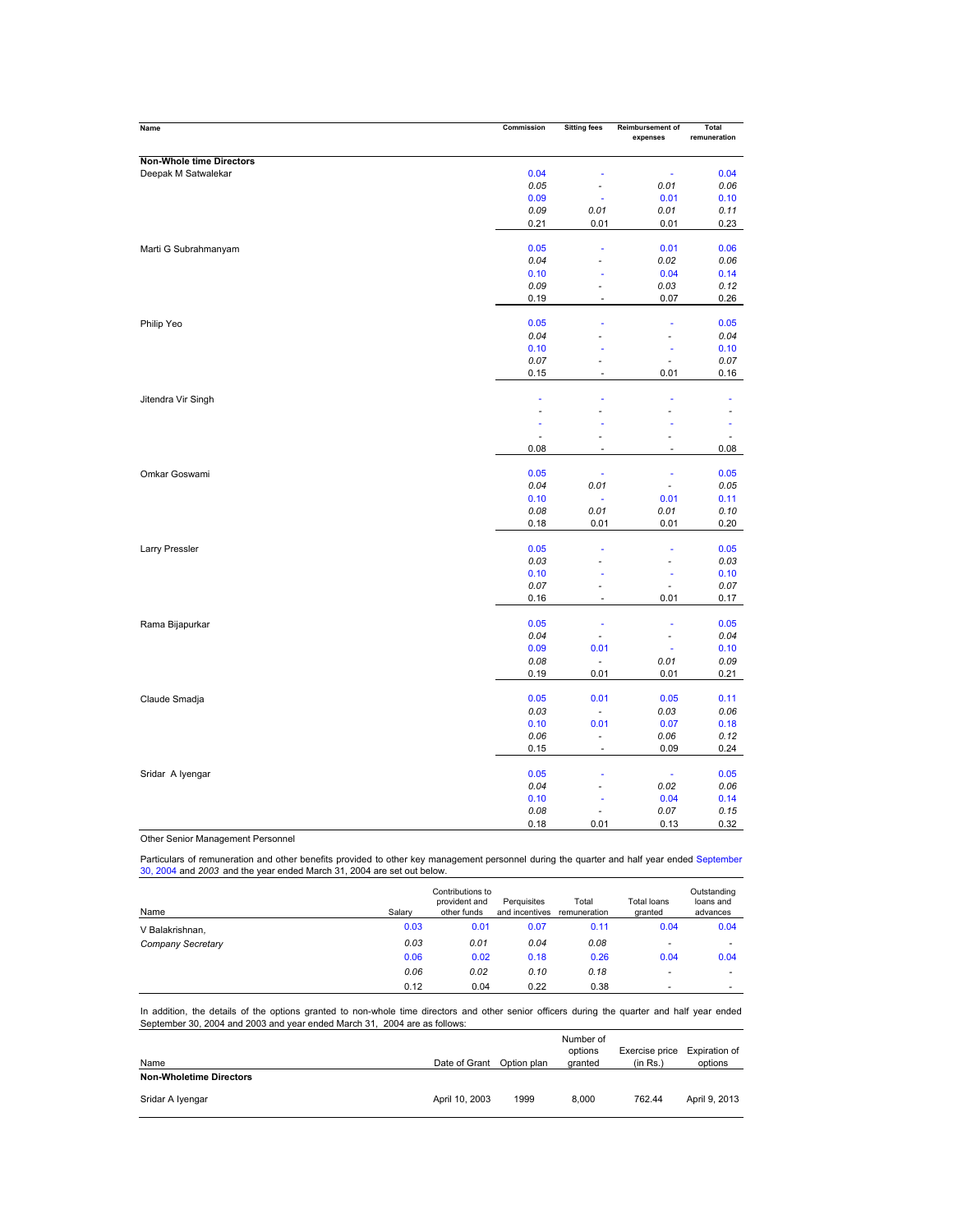#### 23.3.6. Exchange differences

Other income includes exchange differences of Rs. 6.43 and Rs. (7.48) for the quarter and half year ended September 30, 2004 respectively (for the quarter and half year ended September 30, 2003, the corresponding amounts were Rs. 19.00 and Rs. 26.56 and for the year ended March 31, 2004, the amount was Rs. 20.02 ).

## 23.3.7. Research and development expenditure

|         | Half year ended<br>Quarter ended<br>September 30,<br>September 30, |       | Year ended<br>March 31, |       |       |
|---------|--------------------------------------------------------------------|-------|-------------------------|-------|-------|
|         | 2004                                                               | 2003  | 2004                    | 2003  | 2004  |
| Capital | $\overline{\phantom{a}}$                                           | 0.24  |                         | 0.32  | 1.48  |
| Revenue | 16.19                                                              | 10.97 | 30.12                   | 16.58 | 43.06 |
|         | 16.19                                                              | 11.21 | 30.12                   | 16.90 | 44.54 |

#### 23.3.8. Unearned revenue

Unearned revenue as at September 30, 2004 amounting to Rs. 102.49 (Rs. 71.19 as at September 30, 2003 and Rs. 63.85 as at March 31, 2004) primarily consists of client billings on fixed-price, fixed-time-frame contracts for which the related costs have not yet been incurred.

#### 23.3.9. Stock option plans

The company currently has three stock option plans. These are summarized below.

## 1994 Stock Option Plan ("the 1994 Plan")

The 1994 plan elapsed in fiscal year 2000 and, consequently, no further grants will be made under this plan.

## 1998 Stock Option Plan ("the 1998 Plan")

The 1998 Plan was approved by the board of directors in December 1997 and by the shareholders in January 1998. The Government of India approved 29,40,000 ADSs representing 14,70,000 equity shares for issue under the Plan. The options may be issued at an exercise price that is not less than 90% of the fair market value of the underlying equity share on the date of the grant. The 1998 Plan automatically expires in January 2008, unless terminated earlier. All options under the 1998 Plan are exercisable for ADSs representing equity shares. A compensation committee comprising independent members of the board of directors administers the 1998 Plan. All options have been granted at 100% of fair market value.

| Number of options granted, exercised and forfeited | Quarter ended<br>September 30. |           |           | Half year ended<br>September 30. | Year ended<br>March 31, |
|----------------------------------------------------|--------------------------------|-----------|-----------|----------------------------------|-------------------------|
|                                                    | 2004                           | 2003      | 2004      | 2003                             | 2004                    |
| Options outstanding, beginning of period/year      | 37.41.476                      | 48.68.794 | 38.71.010 | 50.06.812                        | 50.06.812               |
| Granted during the period/year                     |                                | 83.200    |           | 1.90.800                         | 1.91.800                |
| Exercised during the period/year                   | (62, 140)                      | (45.288)  | (83,768)  | (70, 320)                        | (5, 17, 740)            |
| Forfeited during the period/year                   | 22.714                         | (98.284)  | (85, 192) | (3, 18, 870)                     | (8,09,862)              |
| Options outstanding, end of period/year            | 37.02.050                      | 48.08.422 | 37,02,050 | 48.08.422                        | 38,71,010               |

1999 Stock Option Plan ("the 1999 Plan")

In fiscal 2000, the company instituted the 1999 Plan. The shareholders and the board of directors approved the plan in June 1999, which provides for the issue of 66,00,000 equity shares to the employees. The compensation committee administers the 1999 Plan. Options will be issued to employees at an exercise price that is not less than the fair market value.

| Number of options granted, exercised and forfeited | Quarter ended<br>September 30. |             |             | Half year ended<br>September 30. | Year ended<br>March 31, |
|----------------------------------------------------|--------------------------------|-------------|-------------|----------------------------------|-------------------------|
|                                                    | 2004                           | 2003        | 2004        | 2003                             | 2004                    |
| Options outstanding, beginning of period/year      | 1,71,62,132                    | 2.05.43.044 | 1,83,62,120 | 2.02.44.684                      | 2.02.44.684             |
| Granted during the period/year                     |                                | 1.40.600    |             | 7.44.800                         | 7.71.200                |
| Exercised during the period/year                   | (3,26,394)                     | (33.136)    | (12.12.678) | (33.256)                         | (10, 74, 172)           |
| Forfeited during the period/year                   | (2.56.841)                     | (3.97.148)  | (5,70,545)  | (7.02.868)                       | (15, 79, 592)           |
| Options outstanding, end of period/year            | 1.65.78.897                    | 2.02.53.360 | 1.65.78.897 | 2.02.53.360                      | 1,83,62,120             |

The aggregate options considered for dilution are set out in note 23.3.21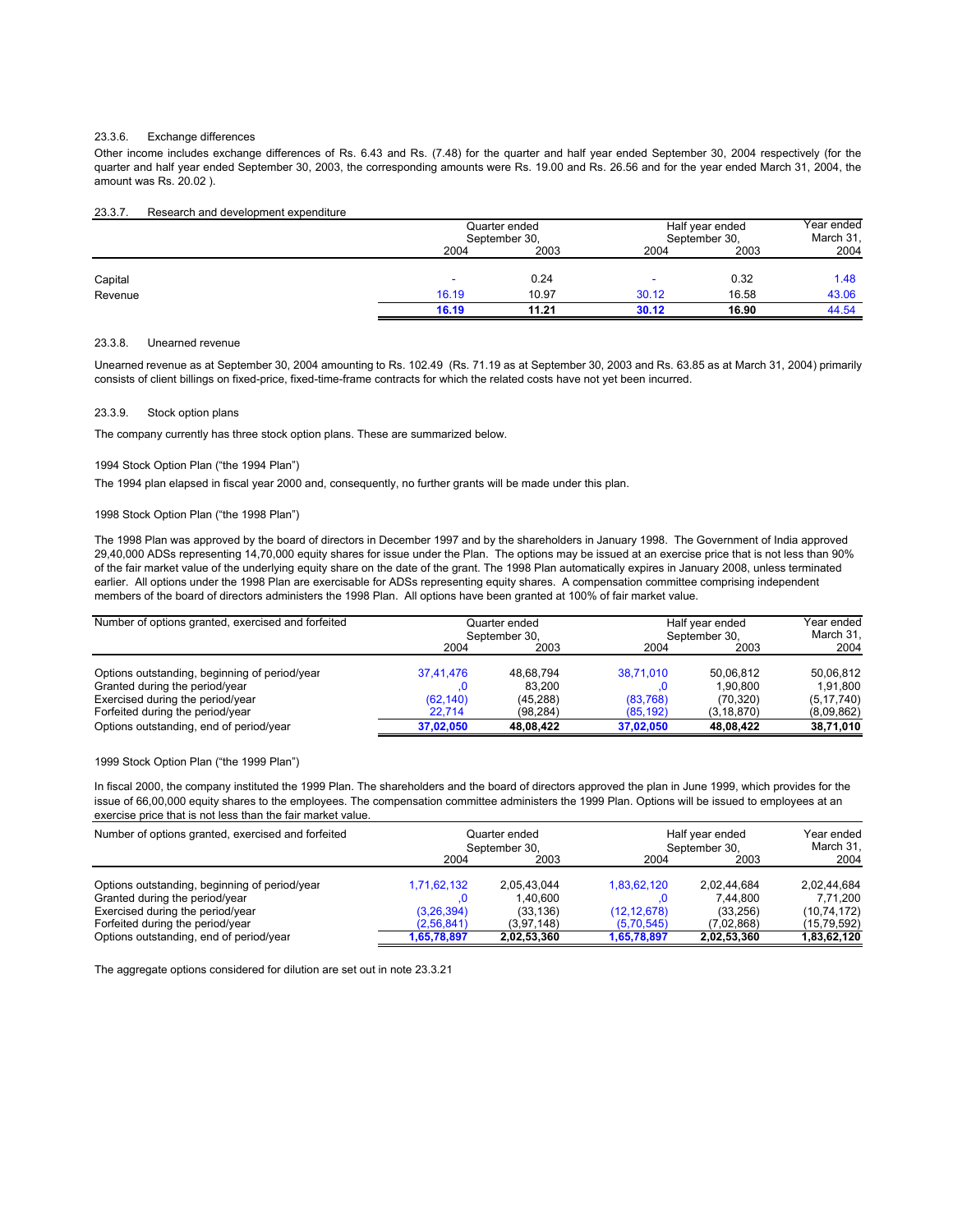The above options will automatically be adjusted for the bonus shares issued in the same proportion. The respective exercise price will also reduce in the same proportion.

Progeon's 2002 Plan provides for the grant of stock options to employees of Progeon and was approved by the board of directors and stockholders in June 2002. All options under the 2002 Plan are exercisable for equity shares. The 2002 Plan is administered by a Compensation Committee comprising three members, all of whom are directors of Progeon. The 2002 Plan provides for the issue of 52,50,000 equity shares to employees, at an exercise price, which shall not be less than the Fair Market Value ("FMV") on the date of grant. Options may also be issued to employees at exercise prices that are less than FMV only if specifically approved by the members of the company in general meeting. The options issued under the 2002 Plan vest in periods ranging between one through six years, although accelerated vesting based on performance conditions is provided in certain instances. All options granted have been accounted for as a fixed plan.

The activity in Progeon's 2002 Plan in the quarter and half year ended September 30, 2004 and 2003 and year ended March 31, 2004 is set out below

| Number of options granted, exercised and forfeited |              | Quarter ended |            | Half year ended | Year ended<br>March 31, |  |
|----------------------------------------------------|--------------|---------------|------------|-----------------|-------------------------|--|
|                                                    |              | September 30. |            | September 30.   |                         |  |
|                                                    | 2004         | 2003          | 2004       | 2003            | 2004                    |  |
| Outstanding at the beginning of the period/year    | 32.47.075    | 18.01.175     | 31.24.625  | 18.01.175       | 18.01.175               |  |
| Granted during the period/year                     | 66,800       | 6.63.750      | 2.71.400   | 6.63.750        | 14.01.150               |  |
| Exercised during the period/year                   | (3,625)      |               | (6,325)    |                 | $\Omega$                |  |
| Forfeited during the period/year                   | (1, 34, 457) |               | (2,08,907) |                 | (77, 700)               |  |
| Options granted, end of period/year                | 31,75,793    | 24,64,925     | 31,80,793  | 24,64,925       | 31,24,625               |  |

23.3.10. Pro forma disclosures relating to the Employee Stock Option Plans ("ESOPs)

The Securities and Exchange Board of India ("SEBI") issued the Employee Stock Option Scheme and Employee Stock Purchase Scheme Guidelines in 1999, which is applicable to all stock option schemes established on or after June 19, 1999. In accordance with these guidelines, the excess of the market price of the underlying equity shares as of the date of the grant of the options over the exercise price of the options, including up-front payments, if any, is to be recognized and amortized on a straight-line basis over the vesting period. All options under the 1998 and 1999 stock option plans have been issued at fair market value, hence there are no compensation costs.

The company's 1994 stock option plan was established prior to the SEBI guidelines on stock options.

Had the stock compensation costs for this stock option plan been determined as per the guidelines issued by SEBI, the company's reported net profit would have been reduced to the pro forma amounts indicated below.

|                      |        | Quarter ended |        | Half year ended |          |  |
|----------------------|--------|---------------|--------|-----------------|----------|--|
|                      |        | September 30, |        | September 30,   |          |  |
|                      | 2004   | 2003          | 2004   | 2003            | 2004     |  |
| Net profit:          |        |               |        |                 |          |  |
| - As reported        | 447.37 | 300.98        | 835.70 | 579.89          | 1,243.63 |  |
| - Adjusted pro forma | 447.37 | 296.06        | 835.70 | 569.94          | 1,230.73 |  |

## 23.3.11. Income taxes

The provision for taxation includes tax liabilities in India on the company's global income as reduced by exempt incomes and any tax liabilities arising overseas on income sourced from those countries.

Most of the company's and all of Progeon's operations are conducted through Software Technology Parks ("STPs"). Income from STPs are tax exempt for the earlier of 10 years commencing from the fiscal year in which the unit commences software development, or March 31, 2009.

## 23.3.12. Loans and advances

Deposits with financial institutions and a body corporate comprise:

|                                                 | September 30, 2004 | As at<br>September 30, 2003 | March 31, 2004 |
|-------------------------------------------------|--------------------|-----------------------------|----------------|
| Deposits with financial institutions:           |                    |                             |                |
| Housing Development Finance Corporation Limited | 212.48             | 207.94                      | 207.85         |
| Life Insurance Corporation of India             | 35.00              |                             |                |
| Deposit with body corporate:                    |                    |                             |                |
| GE Capital Services India Limited               |                    | 125.97                      |                |
|                                                 | 247.48             | 333.91                      | 207.85         |
| Interest accrued but not due (included above)   | 1.48               | 2.51                        | 1.45           |

The financial institution and the body corporate have superior credit ratings from a premier credit rating agency in the country.

Mr. Deepak M. Satwalekar, Director, is also a Director of HDFC Limited. Except as director in this financial institution, he has no direct interest in any transactions.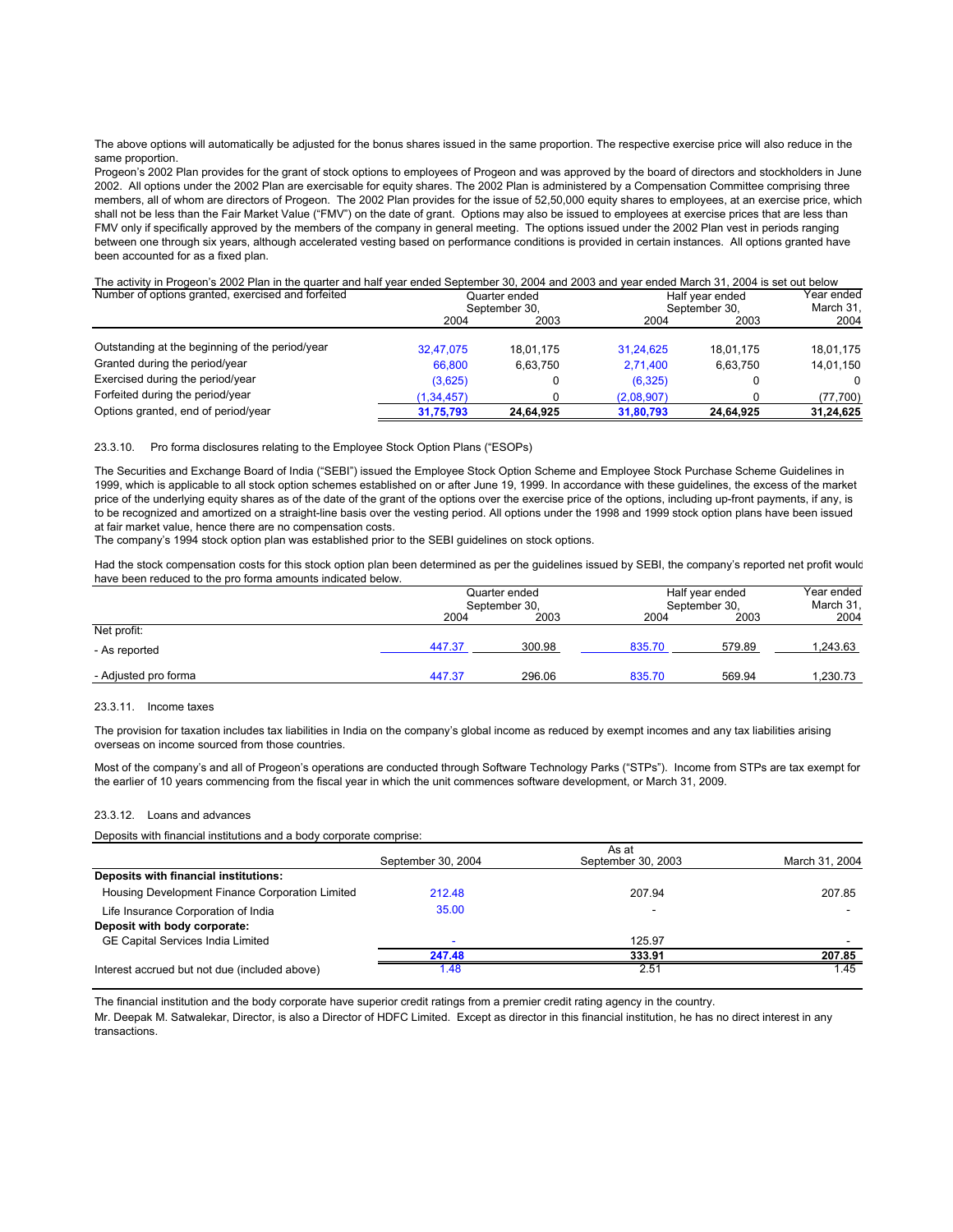#### 23.3.13. Fixed assets Profit / loss on disposal of fixed assets

| T TUITT TUSS UIT GISDUSGI UI TIACU GSSCIS      |                                |      |                                  |      |                         |  |
|------------------------------------------------|--------------------------------|------|----------------------------------|------|-------------------------|--|
|                                                | Quarter ended<br>September 30. |      | Half vear ended<br>September 30. |      | Year ended<br>March 31. |  |
|                                                | 2004                           | 2003 | 2004                             | 2003 | 2004                    |  |
| Profit on disposal of fixed assets             | 0.09                           |      | 0.16                             | 0.01 | 0.04                    |  |
| Loss on disposal of fixed assets               | (0.04)                         |      | (0.04)                           |      | (0.45)                  |  |
| Profit/(loss) on disposal of fixed assets, net | 0.05                           |      |                                  | 0.01 | (0.41)                  |  |

The company has entered into lease-cum-sale agreements to acquire certain properties. In accordance with the terms of these agreements, the company has the option to purchase the properties on expiry of the lease period. The company has already paid 99% of the value of the properties at the time of entering into the lease-cum-sale agreements. These amounts are disclosed as "Land - leasehold" under "Fixed assets" in the financial statements. Additionally, certain land has been purchased for which the company has possession certificate for which sale deeds are yet to be executed as at September 30, 2004.

During the year ended March 31, 2004, management reduced the remaining estimated useful life of the intellectual property in a commercial software application product to three months, effective August 2003 and treasury management product to two months, effective November 2003. The revised estimation represents management's<br>present evaluation of the expected future commercial benefits fr 20.28 during the year ended March 31, 2004.

## 23.3.14. Details of Investments

The following are the particulars of strategic investments made by the Group during the quarter and half year ended September 30, 2004 and 2003 and year ended March 31,2004

During the year ended March 31, 2004, the Company invested Rs 0.54 in M-Commerce Ventures Pte. Limited, Singapore (M-Commerce) for 20 ordinary shares of face value Singapore \$ ("S\$") 1/- each, fully paid at par and 180 redeemable preference shares of face value S\$ 1/- each, fully paid for a premium of S\$ 1,110. The company also received Rs 0.61 towards return of premium of S\$ 1,110/- each on 216 redeemable preference shares of face value of S\$ 1/- each during the year. Accordingly, the aggregate investment in M-Commerce as at March 31, 2004 amounts to Rs 2.04.

During the year ended March 31, 2004, the company received from CiDRA Corporation, USA (CiDRA), an amount of Rs. 6.05 in cash; 72,539 Class A common stock of<br>par value US\$ 0.001 each of CiDRA, 2,139 Non-voting redeemable \$0.001of CyVera Corporation, USA on a buy back offer. The company also received 12,720 Series A preferred stock par value \$0.001 of CyVera Corporation, USA, due to company's holding in CiDRA.

During the year ended March 31, 2004, Infosys received Rs. 3.22 from Workadia Inc. and Rs. 0.47 from Stratify Inc. towards recovery of the amounts invested. The remainder of the investment was written off during the year ended March 31, 2004.

## Details of investments in and disposal of securities during the quarter and half year ended September 30, 2004 and 2003 and year ended March 31, 2004:-

|                                                   | Quarter ended |               |               | Half vear ended          | Year ended |
|---------------------------------------------------|---------------|---------------|---------------|--------------------------|------------|
|                                                   |               | September 30. | September 30. |                          | March 31.  |
|                                                   | 2004          | 2003          | 2004          | 2003                     | 2004       |
| Investment in securities                          |               |               |               |                          |            |
| Long-term investments                             |               |               |               | $\overline{\phantom{a}}$ | 0.54       |
| Liquid Mutual funds                               | 124.65        | 369.51        | 154.05        | 469.51                   | 943.84     |
|                                                   | 124.65        | 369.51        | 154.05        | 469.51                   | 944.38     |
| Redemption / Disposal of Investment in securities |               |               |               |                          |            |
| Long-term investments                             |               |               |               |                          | 10.21      |
| Liquid Mutual funds                               | 12.53         | 19.51         | 133.41        | 19.51                    |            |
|                                                   | 12.53         | 19.51         | 133.41        | 19.51                    | 10.21      |
| Net movement in investment                        | 112.11        | 350.00        | 20.63         | 450.00                   | 934.17     |

## 23.3.15. Proportionate holding of Infosys in its subsidiaries

As of September 30, 2004 Infosys held 99.97% of equity shares in Progeon. The company held the entire equity capital of Progeon as of March 31, 2004 and September 30, 2003. As of September 30, 2004, Infosys also holds the entire equity capital of each of its subsidiaries, other than Progeon, since each subsidiary's incorporation.

#### 23.3.16. Unbilled revenue

Unbilled revenue as at September 30, 2004 amounts to Rs. 134.39 (Rs. 85.58 as at September 30, 2003 and Rs. 103.09 as at March 31, 2004) primarily comprises the revenue recognized in relation to efforts incurred on fixed-price, fixed-time-frame contracts until the balance sheet date.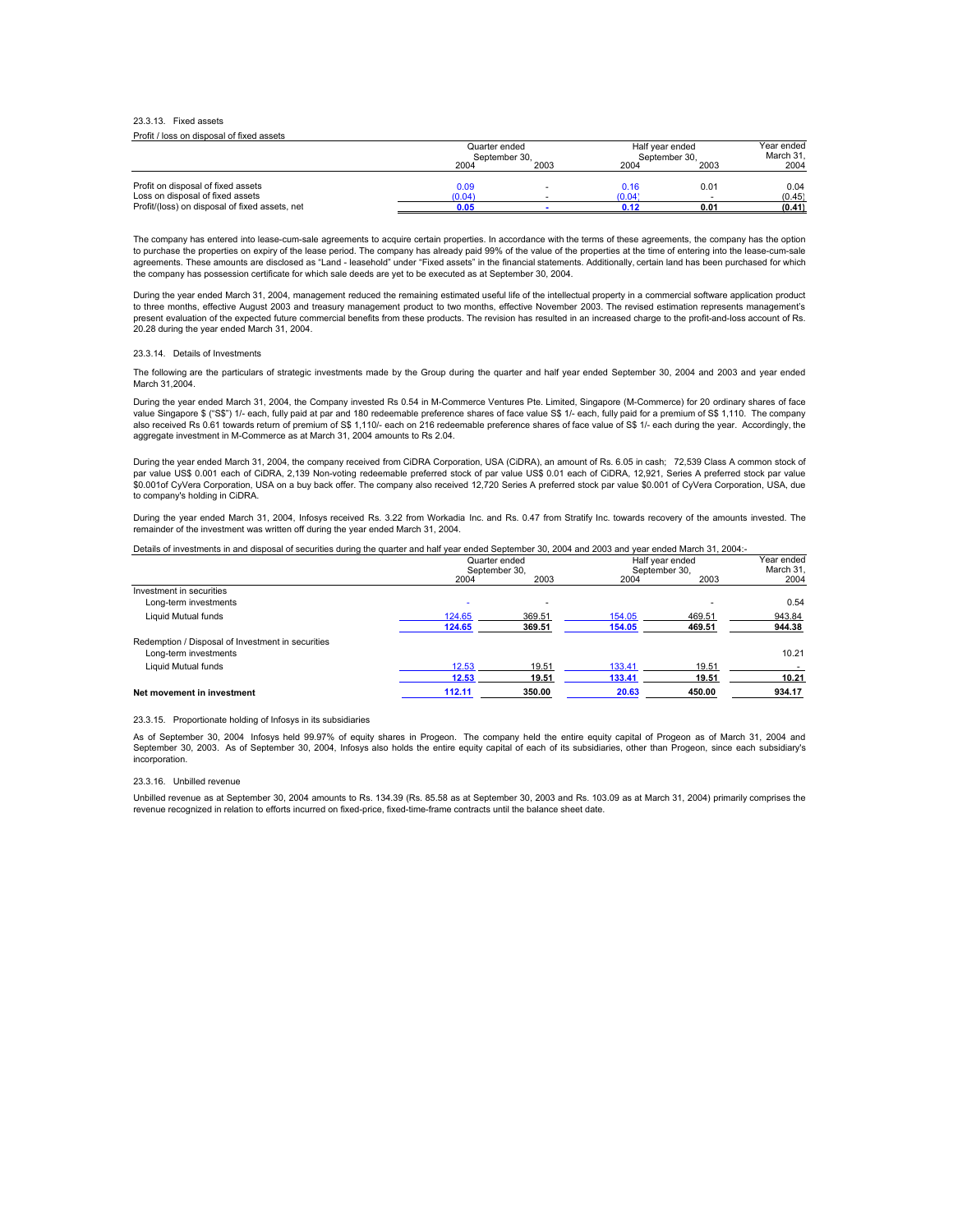#### 23.3.17. Segment reporting

The company's operations predominantly relate to providing IT services, delivered to customers globally operating in various industry segments. Accordingly, IT service revenues represented along industry classes comprise the primary basis of segmental information set out in these financial statements. Secondary segmental reporting is performed on the basis of the geographical location of customers.

The accounting principles consistently used in the preparation of the financial statements are also consistently applied to record income and expenditure in individual segments. These are as set out in the note on significant accounting policies.

Industry segments at the company are primarily financial services comprising customers providing banking, finance and insurance services; manufacturing companies; companies in the telecommunications and the retail industries; and others such as utilities, transportation and logistics companies.

Income and direct expenses in relation to segments is categorized based on items that are individually identifiable to that segment, while the remainder of the costs are categorized in relation to the associated turnover of the segment. Certain expenses such as depreciation, which form a significant component of total expenses, are not specifically allocable to specific segments as the underlying services are used interchangeably. The company believes that it is not practical to provide segment disclosures relating to those costs and expenses, and accordingly these expenses are separately disclosed as "unallocated" and directly charged against total income.

Fixed assets used in the company's business or liabilities contracted have not been identified to any of the reportable segments, as the fixed assets and services are used interchangeably between segments. Accordingly, no disclosure relating to total segment assets and liabilities are made.

Customer relationships are driven based on the location of the respective client. North America comprises the United States of America, Canada and Mexico; Europe includes continental Europe (both the east and the west), Ireland and the United Kingdom; and the Rest of the World comprising all other places except, those mentioned above and India.

Geographical revenues are segregated based on the location of the customer who is invoiced or in relation to which the revenue is otherwise recognized.

#### Industry segments

Quarter ended September 30, 2004 and *September 30, 2003*

|                                 | Financial services | Manufacturing | Telecom | Retail | Others | Total    |
|---------------------------------|--------------------|---------------|---------|--------|--------|----------|
| Revenues                        | 616.53             | 257.71        | 323.21  | 167.17 | 384.71 | 1,749.33 |
|                                 | 447.62             | 172.89        | 177.25  | 134.34 | 219.70 | 1,151.80 |
| Identifiable operating expenses | 263.27             | 107.88        | 127.55  | 67.81  | 161.88 | 728.39   |
|                                 | 182.81             | 74.86         | 67.34   | 51.11  | 90.55  | 466.67   |
| Allocated expenses              | 165.98             | 61.48         | 80.57   | 38.97  | 112.91 | 459.91   |
|                                 | 119.64             | 44.70         | 47.77   | 34.73  | 56.83  | 303.67   |
| Segmental operating income      | 187.28             | 88.35         | 115.09  | 60.39  | 109.92 | 561.03   |
|                                 | 145.17             | 53.33         | 62.14   | 48.50  | 72.32  | 381.46   |
| Unallocable expenses            |                    |               |         |        |        | 60.63    |
|                                 |                    |               |         |        |        | 63.42    |
| Operating income                |                    |               |         |        |        | 500.40   |
|                                 |                    |               |         |        |        | 318.04   |
| Other income (expense), net     |                    |               |         |        |        | 29.53    |
|                                 |                    |               |         |        |        | 42.94    |
| Net profit before taxes         |                    |               |         |        |        | 529.93   |
|                                 |                    |               |         |        |        | 360.98   |
| Income taxes                    |                    |               |         |        |        | 82.56    |
|                                 |                    |               |         |        |        | 60.00    |
| Net profit after taxes          |                    |               |         |        |        | 447.37   |
|                                 |                    |               |         |        |        | 300.98   |

## Half year ended September 30, 2004 and *September 30, 2003*

|                                 | <b>Financial services</b> | Manufacturing | Telecom | Retail | Others | Total    |
|---------------------------------|---------------------------|---------------|---------|--------|--------|----------|
| Revenues                        | 1,132.78                  | 485.56        | 593.78  | 340.72 | 713.87 | 3,266.71 |
|                                 | 857.13                    | 343.42        | 337.58  | 261.72 | 446.65 | 2,246.50 |
| Identifiable operating expenses | 486.67                    | 212.69        | 254.85  | 129.48 | 299.17 | 1,382.86 |
|                                 | 361.04                    | 147.61        | 134.28  | 96.62  | 183.03 | 922.58   |
| Allocated expenses              | 298.37                    | 112.68        | 146.13  | 79.82  | 190.29 | 827.29   |
|                                 | 230.67                    | 87.95         | 91.94   | 67.03  | 114.39 | 591.98   |
| Segmental operating income      | 347.74                    | 160.19        | 192.80  | 131.42 | 224.41 | 1,056.56 |
|                                 | 265.42                    | 107.86        | 111.36  | 98.07  | 149.23 | 731.94   |
| Unallocable expenses            |                           |               |         |        |        | 119.44   |
|                                 |                           |               |         |        |        | 108.56   |
| Operating income                |                           |               |         |        |        | 937.12   |
|                                 |                           |               |         |        |        | 623.38   |
| Other income (expense), net     |                           |               |         |        |        | 45.25    |
|                                 |                           |               |         |        |        | 68.51    |
| Net profit before taxes         |                           |               |         |        |        | 982.37   |
|                                 |                           |               |         |        |        | 691.89   |
| Income taxes                    |                           |               |         |        |        | 146.67   |
|                                 |                           |               |         |        |        | 112.00   |
| Net profit after taxes          |                           |               |         |        |        | 835.70   |
|                                 |                           |               |         |        |        | 579.89   |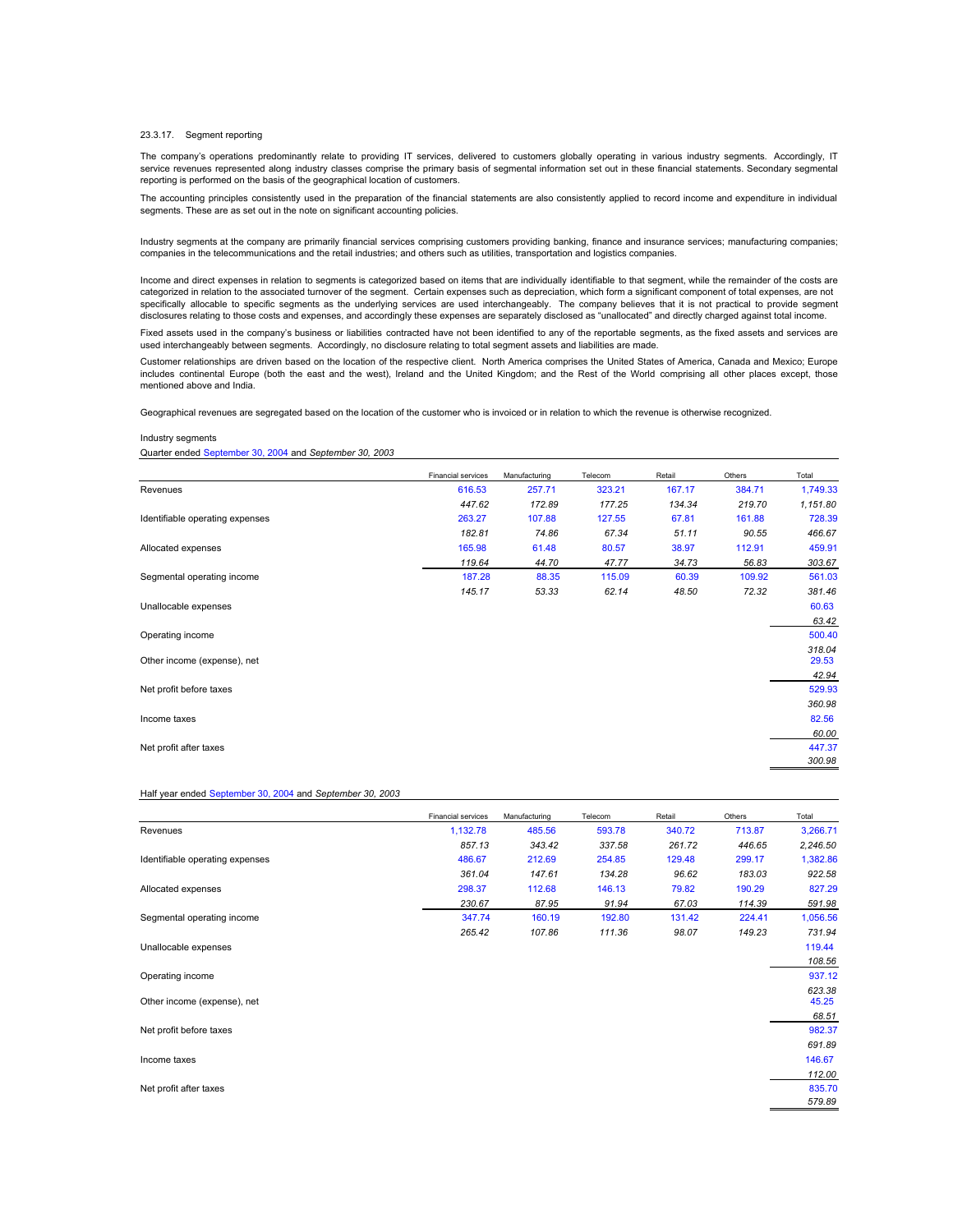Year ended March 31, 2004

|                                 | Financial services | Manufacturing | Telecom | Retail | Others | Total    |
|---------------------------------|--------------------|---------------|---------|--------|--------|----------|
| Revenues                        | 1.775.02           | 716.46        | 805.61  | 565.87 | 989.99 | 4,852.95 |
| Identifiable operating expenses | 755.68             | 311.25        | 318.46  | 212.76 | 418.64 | 2,016.79 |
| Allocated expenses              | 464.82             | 176.67        | 209.13  | 142.19 | 248.77 | 1,241.58 |
| Segmental operating income      | 554.52             | 228.54        | 278.02  | 210.92 | 322.58 | 1.594.58 |
| Unallocable expenses            |                    |               |         |        |        | 237.12   |
| Operating income                |                    |               |         |        |        | 1,357.46 |
| Other income (expense), net     |                    |               |         |        |        | 113.71   |
| Net profit before taxes         |                    |               |         |        |        | 1,471.17 |
| Income taxes                    |                    |               |         |        |        | 227.54   |
| Net profit after taxes          |                    |               |         |        |        | 1,243.63 |
|                                 |                    |               |         |        |        |          |

Geographic segments

Quarter ended September 30, 2004 and *September 30, 2003*

|                                 | North America | Europe | India | World  | Total    |
|---------------------------------|---------------|--------|-------|--------|----------|
| Revenues                        | 1,140.84      | 374.15 | 30.07 | 204.27 | 1,749.33 |
|                                 | 850.96        | 207.07 | 18.74 | 75.03  | 1,151.80 |
| Identifiable operating expenses | 483.30        | 154.79 | 9.57  | 80.73  | 728.39   |
|                                 | 354.12        | 82.40  | 2.55  | 27.60  | 466.67   |
| Allocated expenses              | 282.40        | 90.11  | 6.94  | 80.46  | 459.91   |
|                                 | 224.71        | 54.71  | 4.85  | 19.40  | 303.67   |
| Segmental operating income      | 375.14        | 129.25 | 13.56 | 43.08  | 561.03   |
|                                 | 272.13        | 69.96  | 11.34 | 28.03  | 381.46   |
| Unallocable expenses            |               |        |       |        | 60.63    |
|                                 |               |        |       |        | 63.42    |
| Operating income                |               |        |       |        | 500.40   |
|                                 |               |        |       |        | 318.04   |
| Other income (expense), net     |               |        |       |        | 29.53    |
|                                 |               |        |       |        | 42.94    |
| Net profit before taxes         |               |        |       |        | 529.93   |
|                                 |               |        |       |        | 360.98   |
| Income taxes                    |               |        |       |        | 82.56    |
|                                 |               |        |       |        | 60.00    |
| Net profit after taxes          |               |        |       |        | 447.37   |
|                                 |               |        |       |        | 300.98   |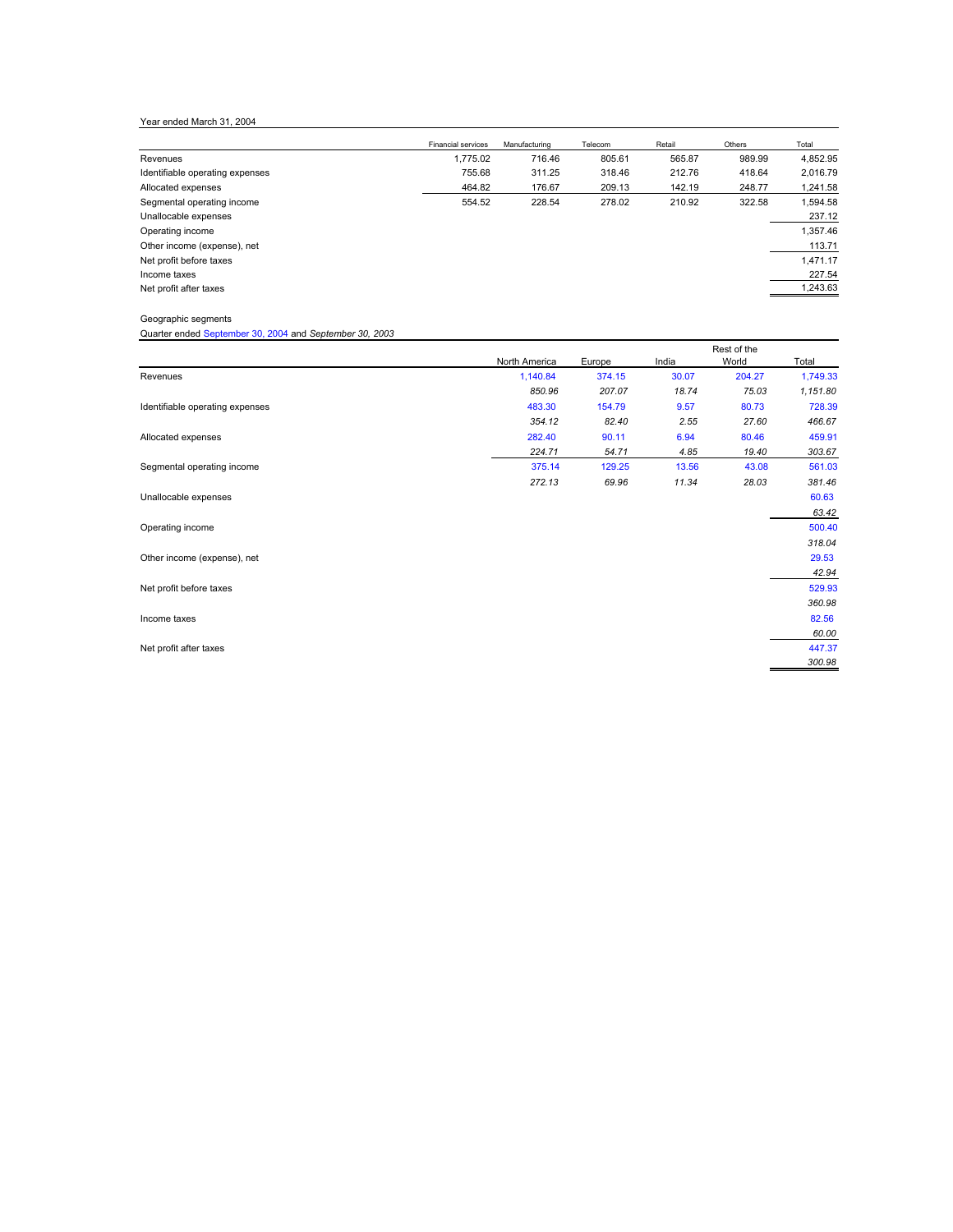# Half year ended September 30, 2004 and *September 30, 2003*

|                                 |               |        |       | Rest of the |          |  |
|---------------------------------|---------------|--------|-------|-------------|----------|--|
|                                 | North America | Europe | India | World       | Total    |  |
| Revenues                        | 2,129.11      | 711.91 | 54.00 | 371.69      | 3,266.71 |  |
|                                 | 1,668.77      | 398.04 | 42.07 | 137.62      | 2,246.50 |  |
| Identifiable operating expenses | 908.69        | 287.07 | 14.26 | 172.81      | 1,382.83 |  |
|                                 | 702.13        | 159.23 | 12.89 | 48.33       | 922.58   |  |
| Allocated expenses              | 515.94        | 169.32 | 12.29 | 136.01      | 833.56   |  |
|                                 | 442.07        | 103.87 | 10.76 | 35.28       | 591.98   |  |
| Segmental operating income      | 704.48        | 255.52 | 27.45 | 62.87       | 1,050.32 |  |
|                                 | 524.57        | 134.94 | 18.42 | 54.01       | 731.94   |  |
| Unallocable expenses            |               |        |       |             | 113.20   |  |
|                                 |               |        |       |             | 108.56   |  |
| Operating income                |               |        |       |             | 937.12   |  |
|                                 |               |        |       |             | 623.38   |  |
| Other income (expense), net     |               |        |       |             | 45.25    |  |
|                                 |               |        |       |             | 68.51    |  |
| Net profit before taxes         |               |        |       |             | 982.37   |  |
|                                 |               |        |       |             | 691.89   |  |
| Income taxes                    |               |        |       |             | 146.67   |  |
|                                 |               |        |       |             | 112.00   |  |
| Net profit after taxes          |               |        |       |             | 835.70   |  |
|                                 |               |        |       |             | 579.89   |  |

# Year ended March 31, 2004

|                                 |               |        |       | Rest of the |          |
|---------------------------------|---------------|--------|-------|-------------|----------|
|                                 | North America | Europe | India | World       | Total    |
| Revenues                        | 3.459.86      | 932.57 | 66.23 | 394.29      | 4,852.95 |
| Identifiable operating expenses | 1,453.94      | 376.72 | 18.23 | 167.90      | 2.016.79 |
| Allocated expenses              | 879.47        | 235.63 | 16.41 | 110.46      | 1,241.97 |
| Segmental operating income      | 1.126.45      | 320.22 | 31.59 | 115.93      | 1,594.19 |
| Unallocable expenses            |               |        |       |             | 236.73   |
| Operating income                |               |        |       |             | 1,357.46 |
| Other income (expense), net     |               |        |       |             | 113.71   |
| Net profit before taxes         |               |        |       |             | 1,471.17 |
| Income taxes                    |               |        |       |             | 227.54   |
| Net profit after taxes          |               |        |       |             | 1,243.63 |
|                                 |               |        |       |             |          |